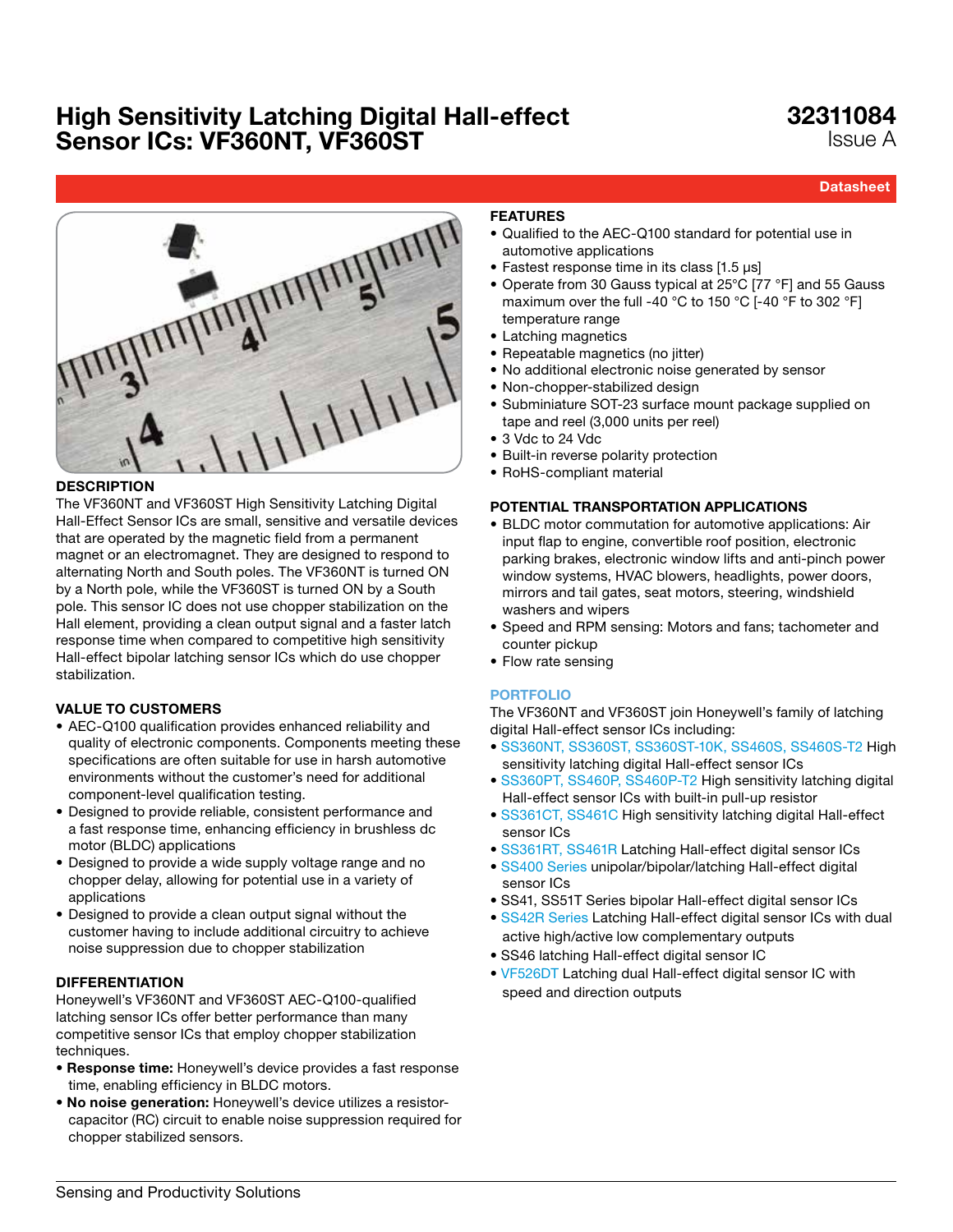### Table 1. Performance Specifications

(At Vs = 3.0 Vdc to 24 Vdc, 20 mA load, TA = -40 °C to 150 °C [-40 °F to 302 °F] except where otherwise specified.)

| Characteristic                                                                                                | <b>Condition</b>                                                             | Min.                            | Typ.                             | Max.                            | <b>Unit</b>                  |
|---------------------------------------------------------------------------------------------------------------|------------------------------------------------------------------------------|---------------------------------|----------------------------------|---------------------------------|------------------------------|
| Supply voltage                                                                                                | -40 °C to 125 °C [-40 °F to 257 °F]<br>150 °C [302 °F]                       | 3.0<br>3.0                      |                                  | 24.0<br>12.0                    | Vdc                          |
| Supply current                                                                                                | $V_{\text{supply}} = 3.0 \text{ Vdc at } 25 \text{ °C} [77 \text{ °F}]$      |                                 | 3.5                              | 6.0<br>8.0                      | mA                           |
| Output current                                                                                                |                                                                              |                                 |                                  | 20.0                            | mA                           |
| $V_{\text{sat}}$                                                                                              | Gauss $> 55$                                                                 |                                 |                                  | 0.6                             | $\vee$                       |
| Output leakage current                                                                                        | Gauss $> -55$                                                                |                                 |                                  | 10.0                            | μA                           |
| Rise/fall time                                                                                                | 25 °C [77 °F]                                                                |                                 |                                  | 1.5                             | $\mu s$                      |
| Thermal resistance                                                                                            | single layer, single sided PCB                                               |                                 | 303                              |                                 | $\degree$ C/W                |
| Magnetic characteristics:<br>operate (Bop)<br>operate (Bop)<br>release (Brp)<br>release (Brp)<br>differential | 25 °C [77 °F]<br>25 °C [77 °F]                                               | 15<br>5<br>$-45$<br>$-55$<br>40 | 30<br>30<br>$-30$<br>$-30$<br>60 | 45<br>55<br>$-15$<br>$-5$<br>80 | Gauss                        |
| Operating temperature                                                                                         |                                                                              | $-40$ [ $-40$ ]                 |                                  | 150 [302]                       | $^{\circ}$ C [ $^{\circ}$ F] |
| Storage temperature                                                                                           |                                                                              | $-40$ [ $-40$ ]                 |                                  | 150 [302]                       | $^{\circ}$ C [ $^{\circ}$ F] |
| ESD (Human Body Model)                                                                                        | per JEDEC JS-001, Class H3A / 3A                                             | $-4$                            |                                  | $+4$                            | kV                           |
| Soldering temperature and time                                                                                | infrared reflow: peak temperatures not to exceed 245 °C [473°F] for 10 s max |                                 |                                  |                                 |                              |

### NOTICE

These Hall-effect sensor ICs may have an initial output in either the ON or OFF state if powered up with an applied magnetic field in the differential zone (applied magnetic field >Brp and <Bop). Honeywell recommends allowing 10 μs after supply voltage has reached 5 V for the output voltage to stabilize.

### NOTICE

The magnetic field strength (Gauss) required to cause the switch to change state (operate and release) will be as specified in the magnetic characteristics. To test the switch against the specified limits, the switch must be placed in a uniform magnetic field.



### Table 2. Absolute Maximum Specifications

| <b>Characteristic</b>  | Min.    | Typ. | Max.     | Unit  |
|------------------------|---------|------|----------|-------|
| Supply voltage         | $-26.0$ | –    | 26.0     |       |
| Applied output voltage | $-0.5$  | –    | 26.0     | ۷     |
| Output current         | _       | –    | 20.0     | mA    |
| Magnetic flux          |         | –    | no limit | Gauss |

### **NOTICE**

Absolute maximum ratings are the extreme limits the device will momentarily withstand without damage to the device. Electrical and mechanical characteristics are not guaranteed if the rated voltage and/or currents are exceeded, nor will the device necessarily operate at absolute maximum ratings.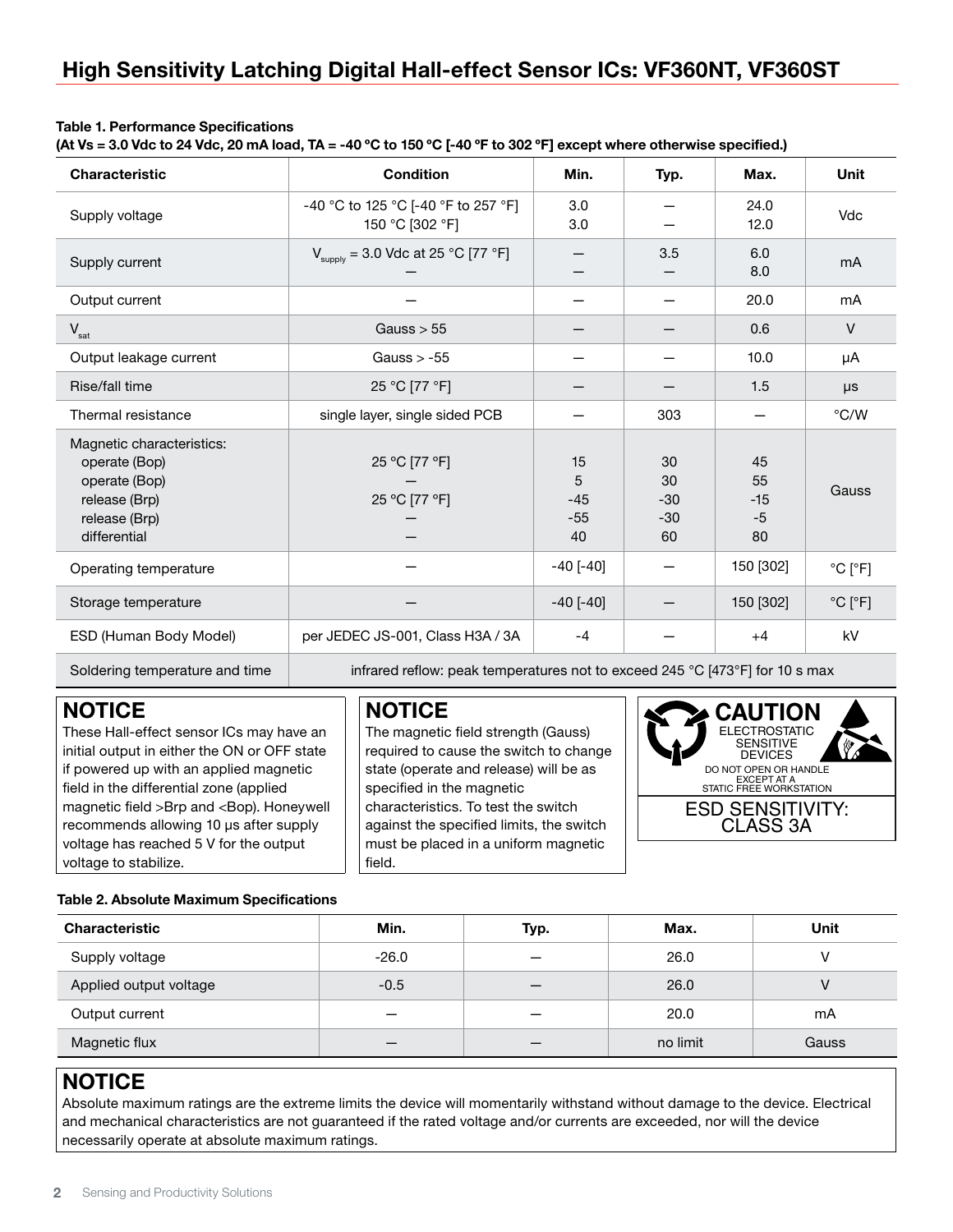#### Figure 1. Sensor IC Block Diagram







Figure 3. Rated Supply Voltage vs Temperature

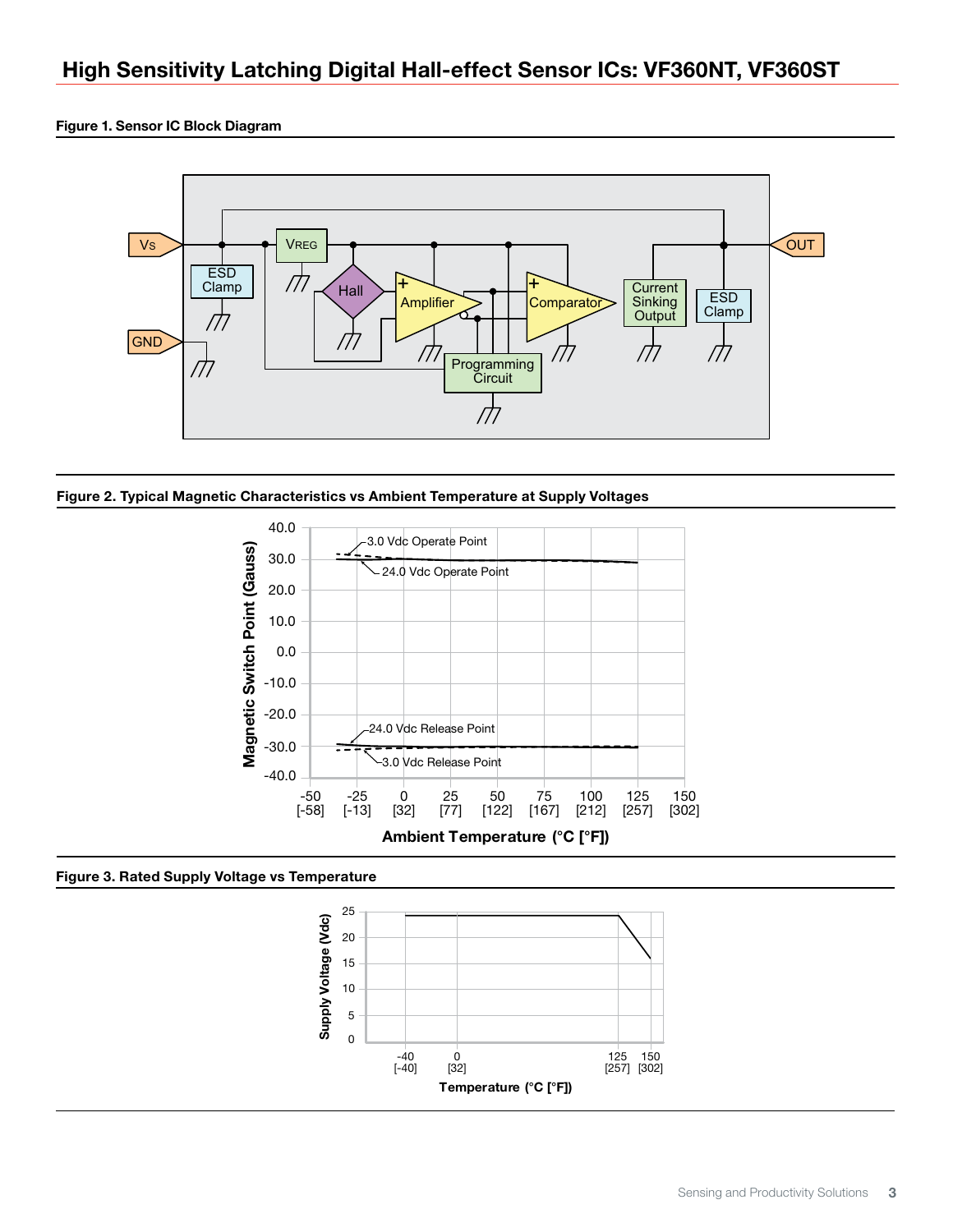

#### Figure 4. Sensor IC, Tape and Reel Mounting Dimensions (For reference only. mm/in)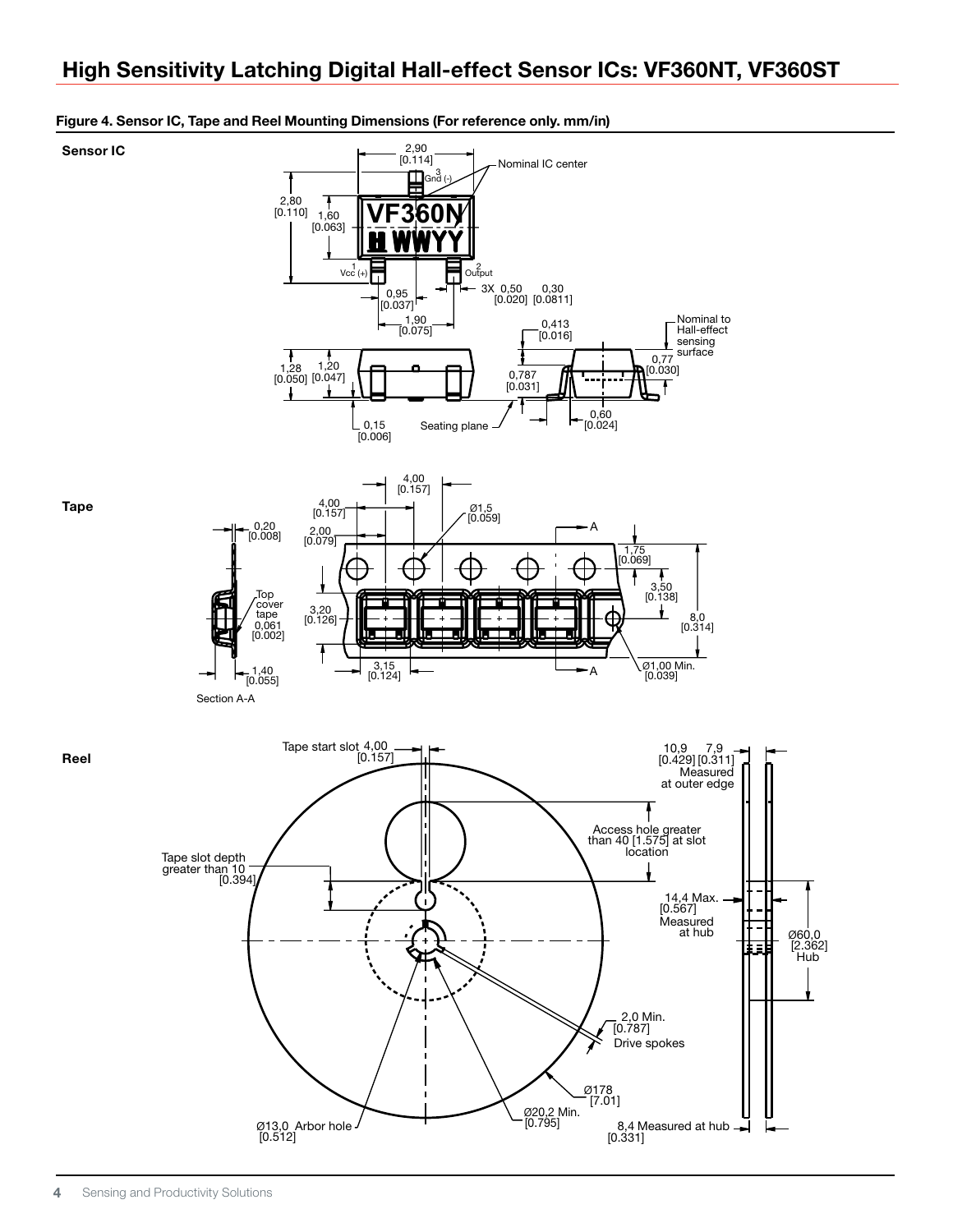### Figure 5. Magnetic Activation



### Table 3. Order Guide

| <b>Catalog Listing</b> | <b>Description</b>                                                                                                                                                              |  |  |
|------------------------|---------------------------------------------------------------------------------------------------------------------------------------------------------------------------------|--|--|
| VF360NT                | High sensitivity latching, digital Hall-effect sensor IC with built-in pull-up resistor,<br>North pole activated, SOT-23 package, tape and reel packaging (3000 units per reel) |  |  |
| <b>VF360ST</b>         | High sensitivity latching, digital Hall-effect sensor IC with built-in pull-up resistor,<br>South pole activated, SOT-23 package, tape and reel packaging (3000 units per reel) |  |  |